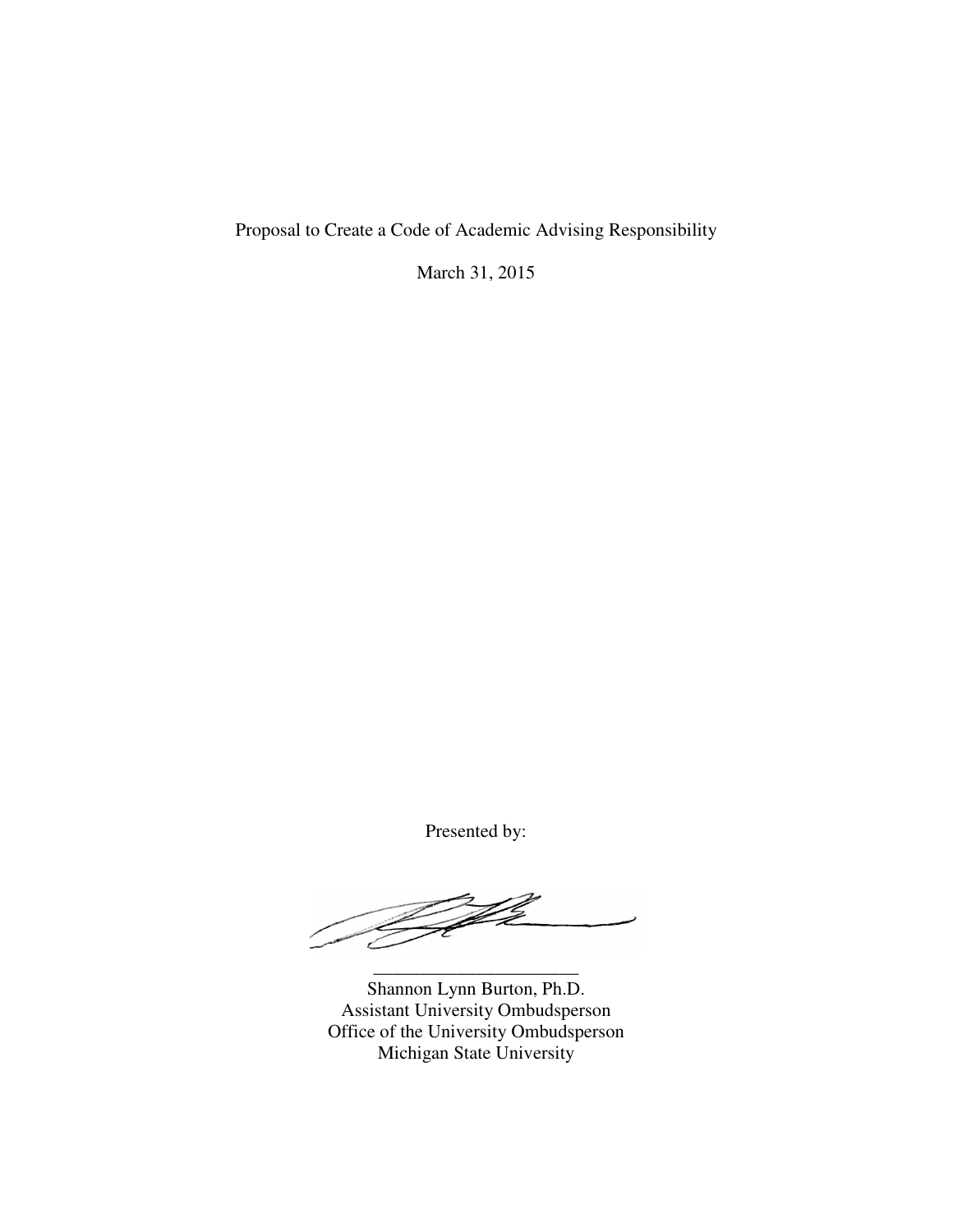## **Executive Summary**

The quality and consistency of academic advising has been a concern at Michigan State University since the 1960s. Based on a review of the history and structure of academic advising at Michigan State University, as well as an assessment of trends related to academic advising standards and university policies and procedures, this proposal offers a new direction in establishing a baseline for academic advising at the institution by creating a "Code of Academic Advising Responsibility".

- It has expanded since the 1960s to include professional academic advisors and faculty academic advisors. This expansion has created problems of consistency within the institution;
- Academic advising at Michigan State University is decentralized and complex composed of professional and faculty academic advisors who work in a variety of settings and have an array of training and/or education in relation to their role as academic advisors;
- The quality and consistency of academic advising has been an ongoing concern. There is no overarching statement in terms of academic advisor expectations;
- In the late 1990s and early 2000s efforts were made to assess student satisfaction with academic advising, but it was not systematic or consistent;
- Students admit that they rely on their academic advisors and while many see the same advisor time and time again, a number of students see multiple academic advisors in multiple units during their time at Michigan State University. There is no baseline for how students define quality academic advising or positive interactions;
- Academic advising spans a number of employment units who define the role of academic advisors differently, thus compounding how students experience "academic advising"

What is known about the national conversation on academic advising:

- It has become a defined field of practice since the late 1970s through the work of NACADA: The Global Community for Academic Advising;
- NACADA has established *NACADA's Statement of Core Values* (2005) to address the qualities of what academic advisors do and how they do it;
- The Council for the Advancement of Standards in Higher Education created the *CAS Standards and Guidelines: Academic Advising Programs* (2013) that address specific goals for quality and consistency;
- Advising practices at Michigan State University are not fully consistent with these national standards and values;
- Academic advisors at Michigan State University are not required to adhere to these standards or to the core values of academic advising. Many are not even aware of them.

These inconsistencies in the system and lack of standardized knowledge about the academic advising role lead to problems for undergraduate and graduate students. They do not understand their role in the academic advising relationship and in the academic decision-making process. By creating a "Code of Academic Advising Responsibility", Michigan State University would be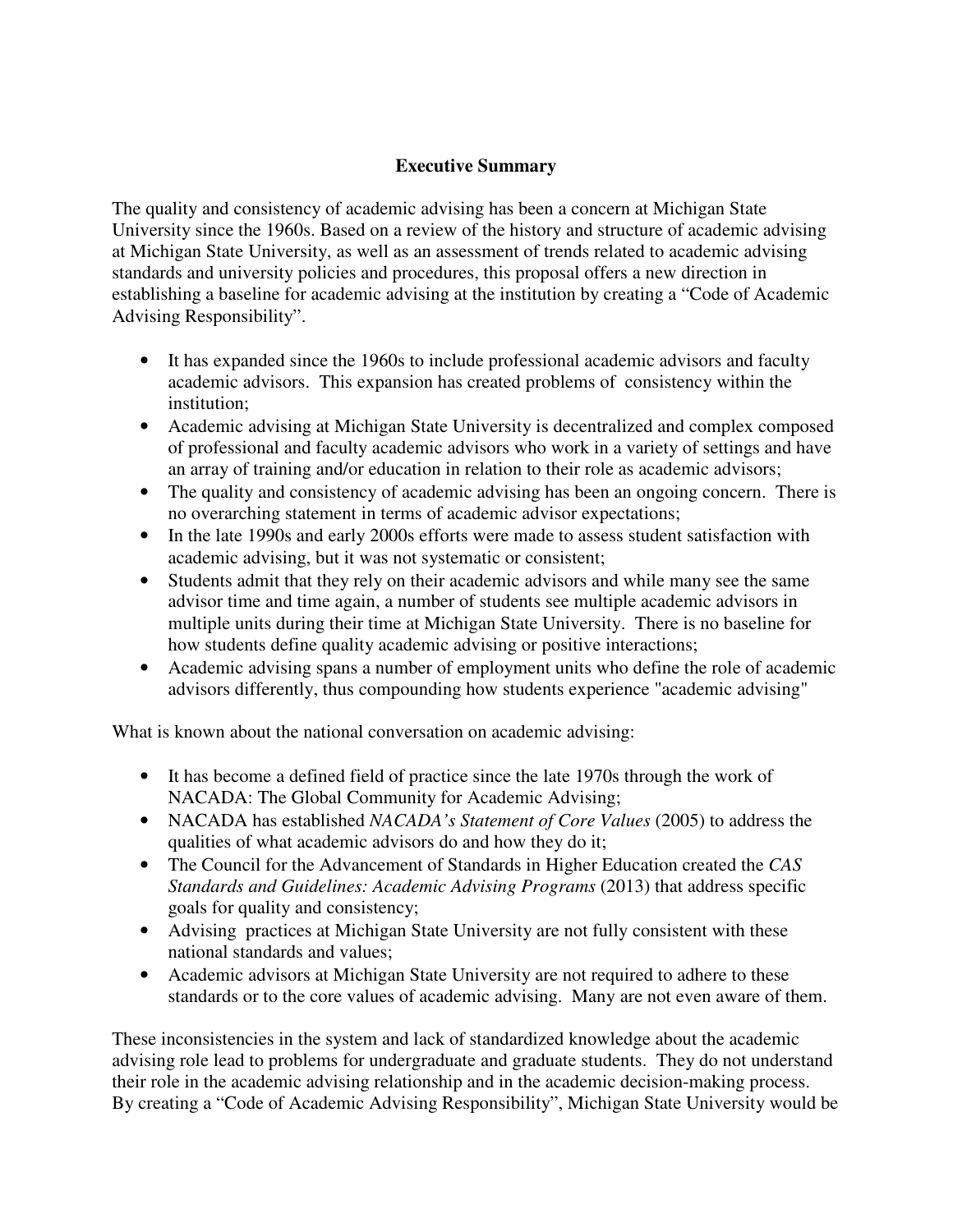lifting academic advising to the level of a valued instructional process within the university that is a shared responsibility among student and academic advisor. A "Code of Academic Advising Responsibility" would:

- Provide greater transparency in the academic advising role
- Create consistency among academic units that house professional and/or faculty academic advisors
- Create shared language around academic advising
- Increase student satisfaction with academic advising
- Allow students basic rights and responsibilities in the academic advising relationship
- Protect academic advisors from arbitrary action regarding roles and responsibilities
- Protect academic advisors from unrealistic expectations of students
- Raise professionalism of academic advising on campus

Proposed content of this "Code of Academic Advising Responsibility" would include:

- Curriculum Content
- Academic Requirements
- Degree Certification and Review
- Academic Advising Appointments
- Academic Advisor Accessibility
- Accurate and Timely Information and Communication
- Respect Privacy and Confidentiality
- Assessment and Evaluation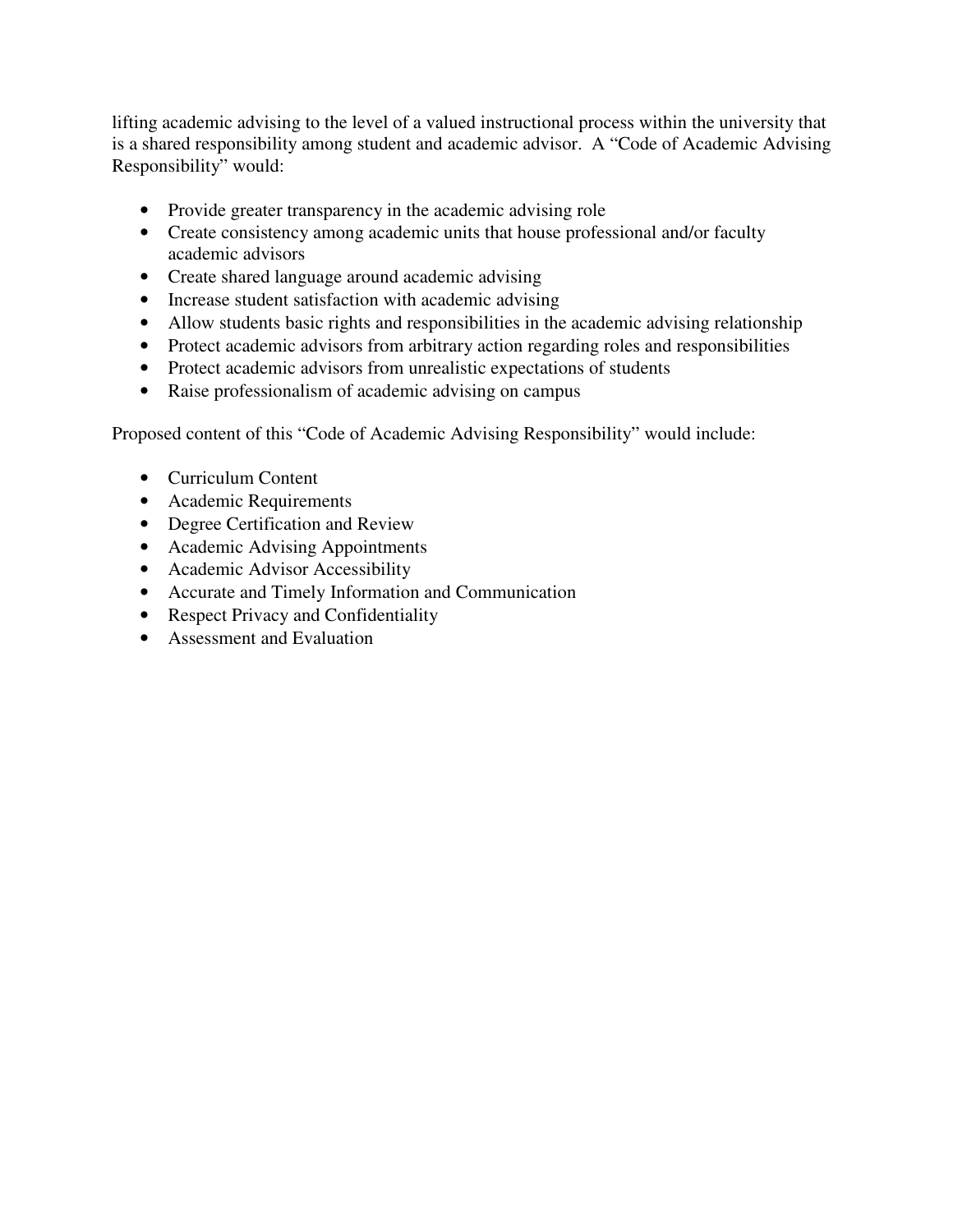# **Table of Contents**

| The Process for Considering a "Code of Academic Advising Responsibility 12 |  |
|----------------------------------------------------------------------------|--|
|                                                                            |  |
|                                                                            |  |
|                                                                            |  |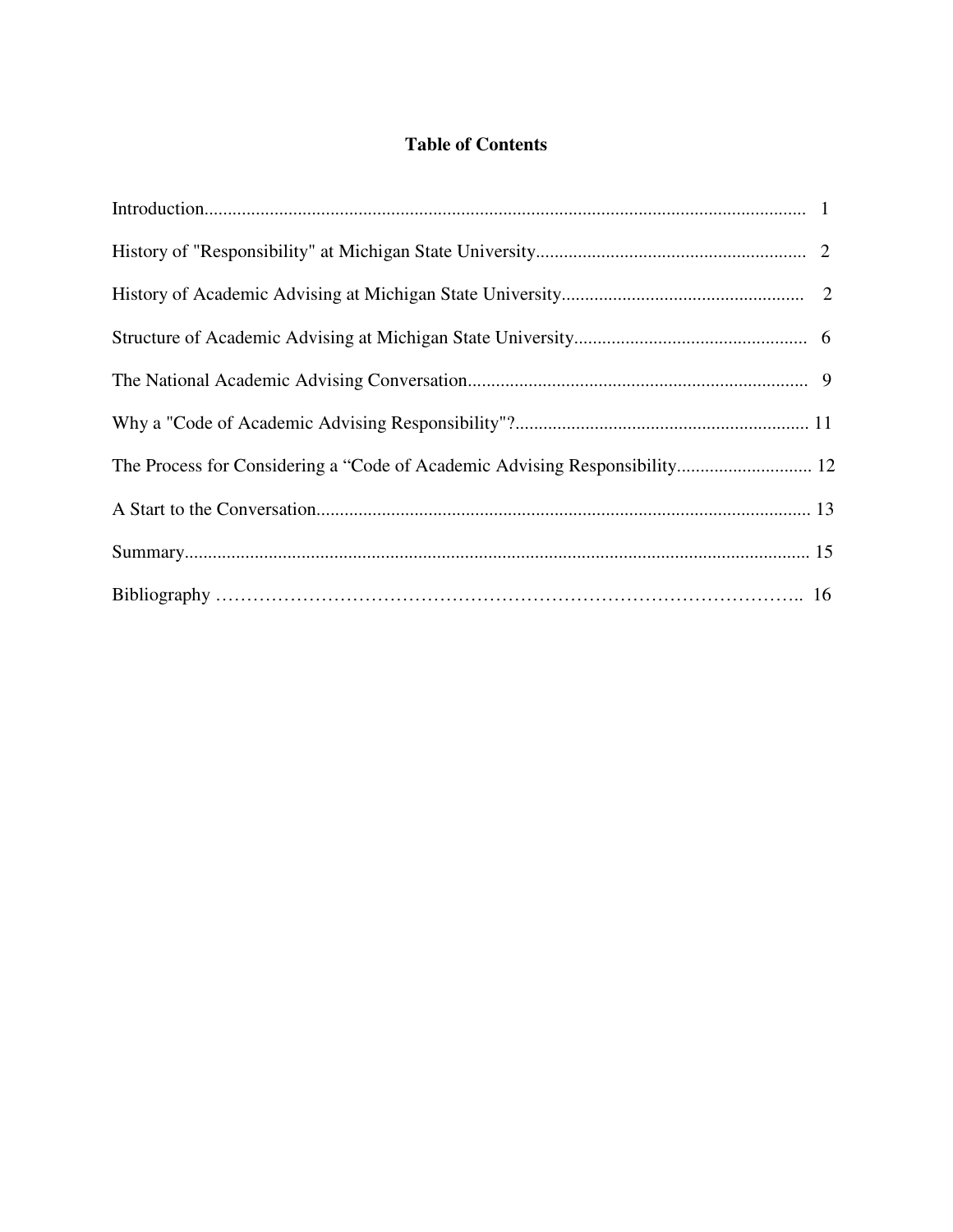#### **Introduction**

In recent years, Michigan State University has made a concerted effort to establish a baseline for academic advisors by creating an online training module, as well as an online "Advisor Manual" for academic advisors. While these have been solid efforts to address concerns expressed in a variety of university documents over the years, the Office of the University Ombudsperson, as well as other offices, anecdotally report that students express concern over the quality of academic advising, discrepancies among units, as well as among academic advisors within the same unit. In terms of data to verify these concerns, in the last year, the Office of the University Ombudsperson received 66 contacts related to inconsistent or inaccurate academic advising. This number does not reflect those students who are not aware of the Office of the University Ombudsperson or those students uncertain as to where to address their concerns related to academic advising. Additionally, although the university conducted an assessment of academic advising satisfaction in 2005 (Hembroff & Clark, 2005) and the annual National Survey of Student Engagement conducted at Michigan State University asks questions regarding academic advising (both centered on undergraduate academic advising), there continues to exist no overarching systematic assessment process for evaluating the quality of academic advising on campus similar to the SIRS forms that students complete after finishing a course.

This problem is compounded by the fact that not all academic advisors are members of the NACADA: The Global Community for Academic Advising (NACADA) and may not adhere to the values or to the standards set forth by the *NACADA's Statement of Core Values* (NACADA: The Global Community for Academic Advising, 2005) or the Council for Academic Standards in Higher Education's *CAS Standards and Guidelines: Academic Advising Programs* (Council for the Advancement of Standards in Higher Education, 2013). Additionally, there is (a) no requirement for academic advisors to pursue professional development, attend the available inservice trainings or reference the training/manual, (b) no mechanism to verify if a student is actually receiving quality academic advising, nor (c) options for students to grieve poor academic advising.

This makes clear the need for a standardized set of expectations for academic advising programs at Michigan State University. As a result, with inconsistent training, varied university and department expectations, as well as a lack of transparency in the academic advising role for students, when a student is faced with an issue related to an academic advisor, or the academic advisor is at fault, many students receive the response that "It is the responsibility of each student to be aware of and understand University regulations as published" (Michigan State University, 2015a, para. 7). While this may indeed be the case, students are looking to their academic advisors as more than someone to assist with enrollment, but as someone to help them to navigate the bureaucratic structure of the university. The academic advisor's role is significantly broader than it was in the 1970s when NACADA was founded (Grites & Gordon, 2009). Since that time, academic advising has become established as separate from the traditional faculty role at Michigan State University. Students are reliant on academic advisors to impart their knowledge and understanding of the curriculum. In an effort to provide students with academic advising rights and responsibilities, and to provide academic advisors with a comprehensive set of expectations for their interactions, the creation of a "Code of Academic Advising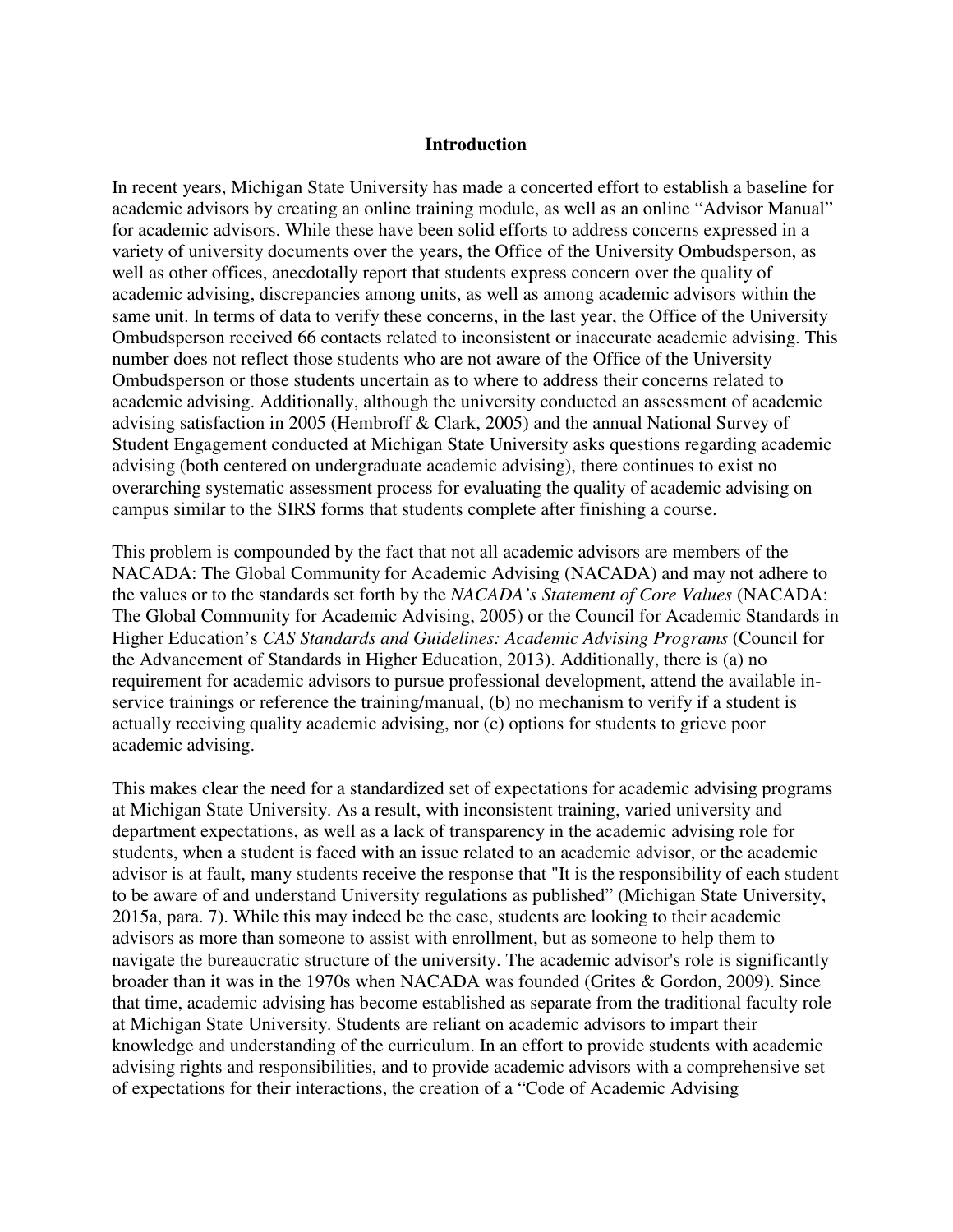Responsibility", similar to the "Code of Teaching Responsibility" (Michigan State University, 2015d) is recommended. "A Code of Academic Advising Responsibility" would outline the University's expectations for academic advisors for both graduate and undergraduate students; thus, reducing dissatisfaction among students and academic advisors, as well as, reducing inaccurate and inconsistent advice.

## **History of "Responsibility" at Michigan State University**

In 1967, when the first Ombudsman at Michigan State University, James Rust, took office, one of his first items was the creation of a "Code of Teaching Responsibility". Rust (1969) called for this code as a result of

my observations and experiences as Ombudsman in this area of student-faculty relations, I have requested the Educational Policies Committee to study the possibility of preparing a set of recommendations, which would be most useful to new faculty members especially, concerning what is expected of them with respect to keeping office hours, cutting classes, informing students about the methods by which grades will be computed, permitting a student to look over his final examination and discussing it with him and observing the final exam schedule (p. 6).

Additionally, Rust felt that the key to these responsibilities was tying them to promotion and tenure for faculty.

This proposal was taken under consideration and the university established the "Code of Teaching Responsibility" in 1970. At that time, the defined field of academic advising as an independent profession and an activity in which students engaged was virtually non-existent, although in Rust's first annual report, he noted that academic advising also needed to be examined. As the "Code of Teaching Responsibility" has become engrained in the institutional culture over the past 45 years, students have come to use the "Code of Teaching Responsibility" when in conflict with a faculty member. As students have these expectations of instructors, so too are they coming to expect similar standards for academic advising. Many complaints the Office of the University Ombudsperson hear from students related to academic advising include not keeping appointments or office hours; not having appointment times available; confusion as to just what an academic advisor is supposed to assist with; and the unreliability of information from academic advising office to academic advising office. Rust noted in his 1970 report that the new code would "in the long run, do much to prevent conflict, misunderstanding, perhaps even hostility, between students and faculty members" (p. 4 ). A "Code of Academic Advising Responsibility" might serve a similar function between students and advisors at this stage in the university's history.

## **History of Academic Advising at Michigan State University**

Initially, academic advising was part of the faculty role at Michigan State University and was, on some level, covered by the "Code of Teaching Responsibility", despite Dr. Rust's concerns outlined in his 1969 report citing academic advising at the institution as being "lackadaisical" (Rust, 1969, p. 15). As the role of academic advisor has been portioned out from the faculty role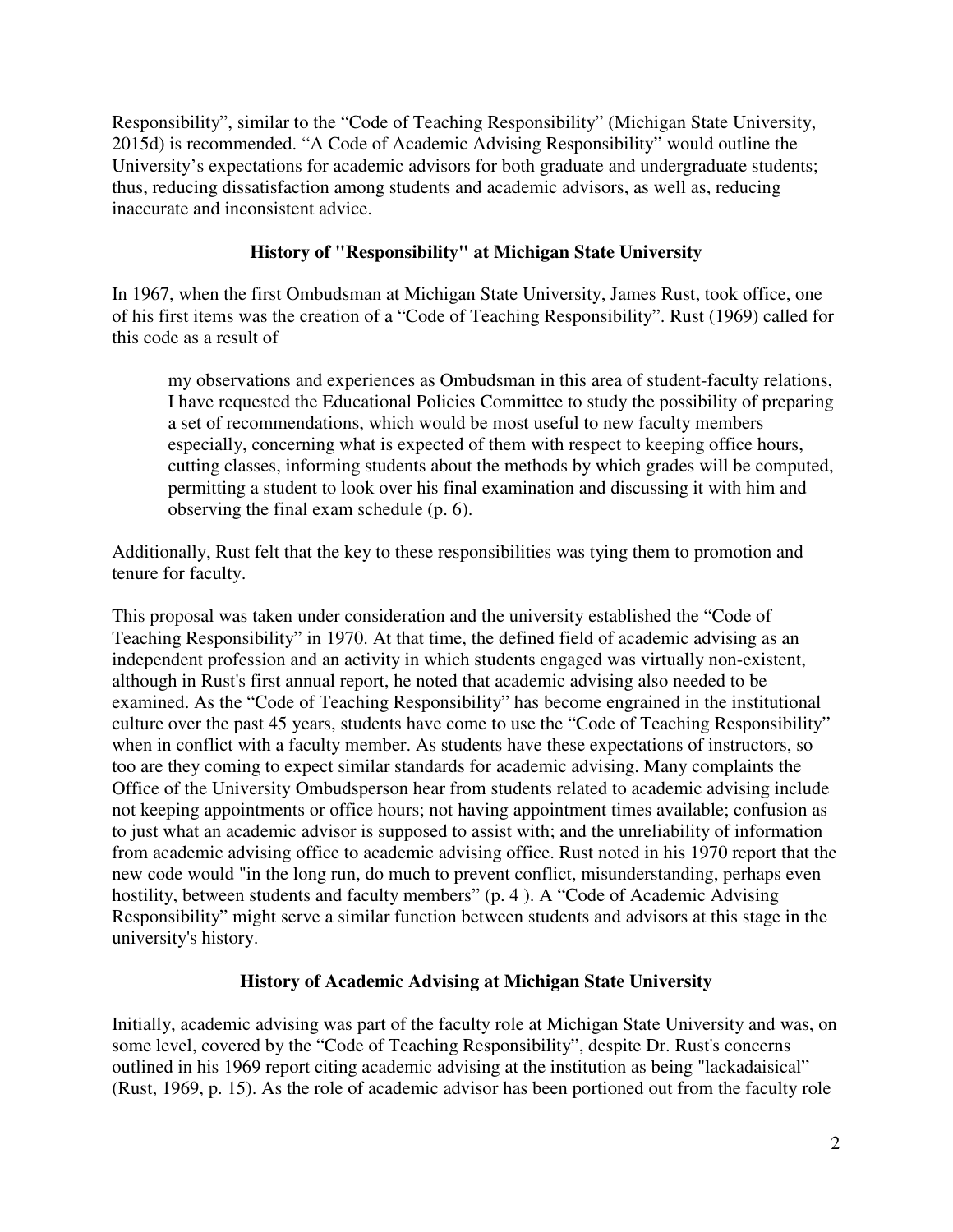and has been given to professional academic advisors, under the title of "Academic Advising Specialist", the "Code of Teaching Responsibility" does not apply to them. This has led to varied expectations among students in terms of the academic advisor/advisee relationship and variations in academic advisor training and methods across the university. Additionally, students changing majors or transitioning from the Undergraduate University Division to their academic units for academic advising may notice inconsistencies in academic advisor responsibilities to students.

The earliest notation of policies related to academic advising found in Michigan State University Archives and Historical Collections is dated 1907 (Michigan State University, 1907). However distinctions from faculty and other roles on campus began to emerge in the 1960s. In 1966, the University's Educational Policy Committee recommended that there be a distinction between counseling and academic advising stating:

 Academic advisement is a continuing process in which a student and a faculty member discuss possible options; first in the student's total educational program; second in specific curricular fields; and third, in potential careers, in order that the student might make more intelligent choices (Michigan State University, 1966).

Additionally, the university's second ombudsman, Dr. Carolyn Stieber also concurred with Dr. Rust's notes of academic advising being "lackadaisical" in her 1975 report to the President:

 Advising in some departments is lackadaisical and even woefully inaccurate. This seems to be an even more acute problem for transfer students who tend to "fall between the crack" at MSU. As a group they seem the most uninformed and bewildered. I have discussed this with a number of individuals on campus, all of whom acknowledge the difficulty, but no one seems to know what to do about it (p. 1).

In a memorandum dated May 24th, 1988, the responsibility of academic advisors did rise to a level of concern with the Council to Review Undergraduate Education (Michigan State University, 1988). This group made a number of recommendations related to improving academic advising at the university as they felt:

 The importance of academic advising cannot be overstated... Sound advising can make the difference between a rewarding and a disappointing academic experience (para. 19).

Among other recommendations, two most directly related to the creation of a "Code of Academic Advising Responsibility":

 67. That the governance system, in consultation with the undergraduate assistant/associate dean's group, be charged with determining academic policy on advising, including setting goals for advisors and advisees, and formulating a code of advising responsibility (para. 25).

And: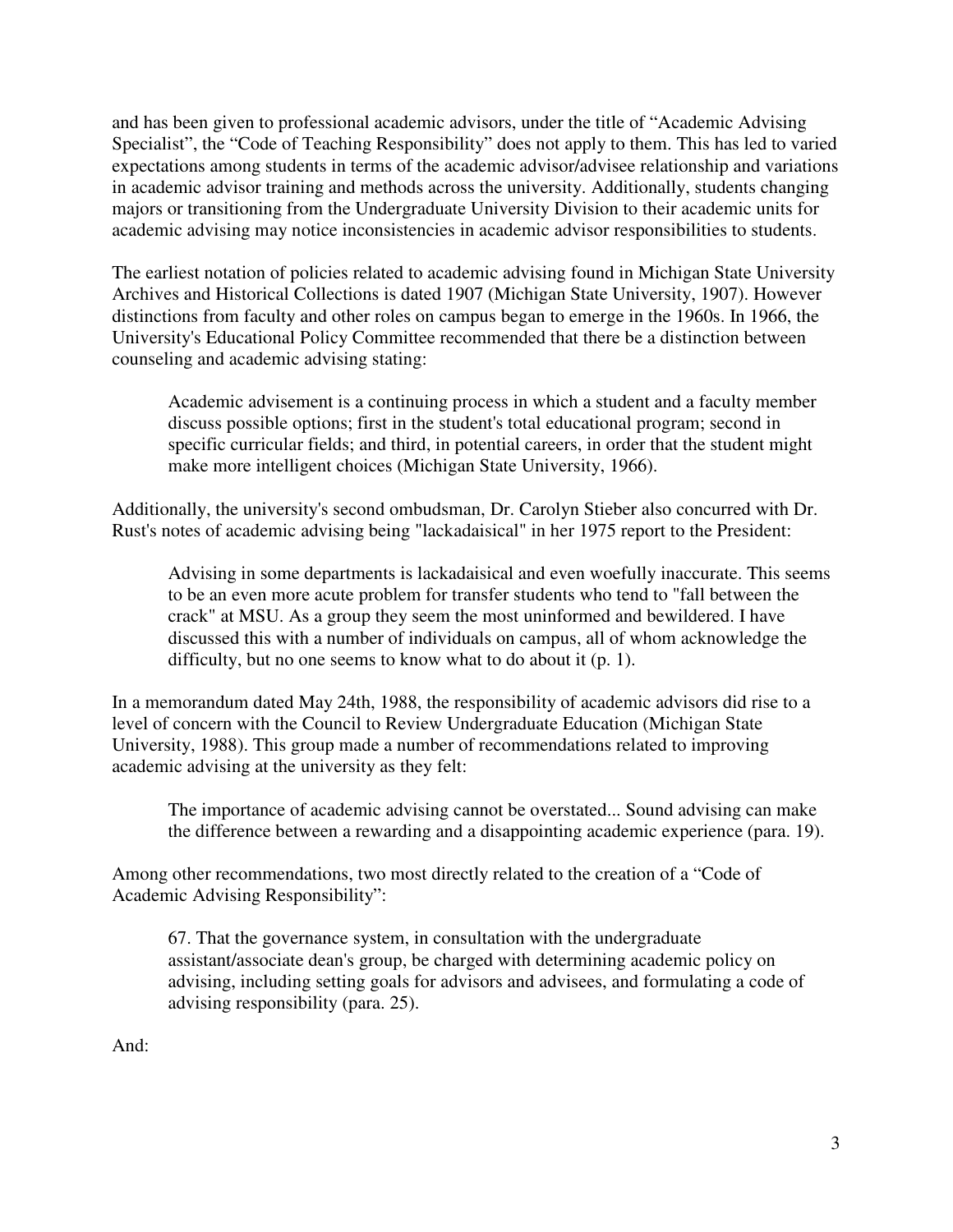70. That, in order to provide a coherent advising system, the Office of the Provost develop a process to coordinate existing advising services offered by all academic and support units (para. 33).

These individuals were familiar with the "Code of Teaching Responsibility" and seemed to feel that a similar document for academic advisors would have an impact on student success at the university. As time moved forward, the role of academic advising continued to be lauded in changes to the university curriculum. Academic advisors assisted with curriculum transitions in academic units, as well as the shift from quarters to semesters. During that time, there were some efforts to examine the satisfaction of academic advising among the undergraduate student body. In 1997, 1998, 1999 and 2001, Dr. Lee N. June, the then Assistant Provost for Academic Student Services and Multicultural Issues and Vice-President for Student Affairs and Services commissioned surveys to examine undergraduate student satisfaction with academic advising (Hembroff & Clark, 2005). This same survey was then again conducted in 2005 via a web survey to measure the consistency of academic advising over the previous decade. This survey indicated a number of key findings related to student expectations and their experiences with academic advising:

- Overall, 42% of the respondents indicated that they relied most on their academic advisors, while 19% claimed to rely most on the internet – very similar to the results in 2001 (p. iv).
- A somewhat lower percentage of respondents (78%) reported usually seeing the same advisor each time they get advising than was the case in 1998 and 2001 (81%) (p. iv).
- Roughly the same percentage of students reported having received academic advice from more than one advisor since enrolling at MSU (76%) as had reported doing so in 2001 (74%) and 1998 (73%)
	- o Among those who had seen multiple advisors, 39% found the advice to be very consistent across advisors compared to 41% in 2001 and 38% in 1998.
	- o Among those who had only seen one advisor, 73% said their advisor was very consistent – very similar to but slightly greater than the 71% found in 2001.
	- o Both groups of respondents were less likely to judge the advice they received as very accurate in 2005 compared to 2001 (p. vi).
- Overall, regardless of source, 77% of respondents rated the quality of advising at MSU as excellent (29%) or good (48%) – somewhat lower than the 81% giving these ratings in 2001 and very similar to the 79% giving these ratings in 1998. (p. vi)
- 79% of respondents rated the quality of advising within the college/unit of the student's major as excellent (37%) or good (42%) – somewhat lower than the 83% found in 2001 (p. vi).

When examined by College, the survey found that there were differences by colleges. Academic advisors were mentioned as the most relied upon source by 54% of the students in Human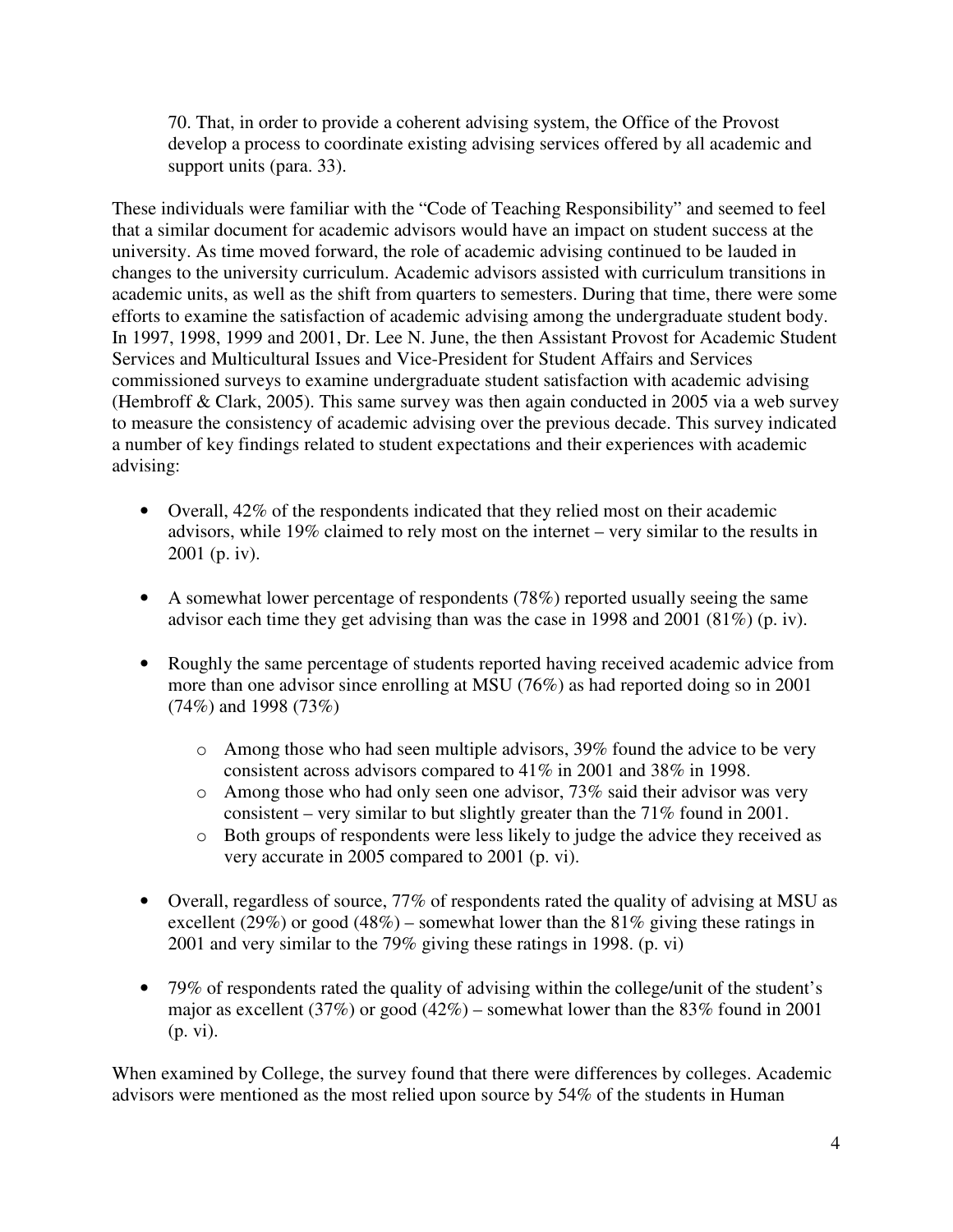Ecology and 48% of the students in Communication Arts and Sciences but only 27% in James Madison, 37% in Natural Science and 31% in Engineering (Hembroff & Clark, 2005, p. 6). The survey also outlines issues related to academic advisor accessibility, convenience and availability. While overall, the students in the 2005 seemed to rate academic advising as excellent or good, there were also high indicators that advice was inconsistent and when broken down by college, 38% claimed that the advice they received was consistent.

After the 2005 report on undergraduate academic advising, the university moved to participating in the National Survey for Student Engagement. This survey seeks to annually collect "information at hundreds of four-year colleges and universities about first-year and senior students' participation in programs and activities that institutions provide for their learning and personal development. The results provide an estimate of how undergraduates spend their time and what they gain from attending college" (Center for Postsecondary Research, 2015, para. 2). In the survey, the one question that asks about academic advising is relegated within "Indicate the quality of your interactions with the following people at your institution." Neither the question nor the survey assesses the impact or the quality and consistency of academic advising taking place at the institution. In the latest published data on Michigan State University available at www.collegeportraits.org, it indicates that 65% of seniors rated the quality of interactions with academic advisors to be positive, but it is not clear on what factors this was based and the results for seniors on the last survey were from a 10.5% response rate (College Portrait, 2015). However, if taken at its face value, it appears that student satisfaction with academic advising has declined since the 2005 report on undergraduate academic advising produced by Michigan State University.

However, despite these intermittent surveys and brief concerns raised regarding the quality and consistency of undergraduate academic advising at Michigan State, there has been no standard set for academic advisors, whether professional or faculty to measure their performance and the history of academic advising seems to indicate that the purpose and skill of academic advising has been a contested issue since its inception. That said, the Graduate School at Michigan State University did create "Guidelines for Graduate Student Advising and Mentoring Relationships" (Michigan State University, 2004). However, these guidelines are guidelines and not something that a student may use as a basis for appeal if they are met with inconsistent or inaccurate academic advising. These will be discussed further later in this proposal.

In recent years, the university is making strides to standardize academic advising. However, these fall short of developing standards of behavior that both academic advisors and students can use as a measuring stick. With the advent of technology and the formation of formal training for academic advisors including Academic Advising In-Services, the "Advising Manual", and academic advisor training available on the Registrar's website, there are pieces in place to train academic advisors. However, these tools are available to academic advisors only. Please note that the "Advising Manual" is unable to be cited as the rest of the materials in this document as only those authorized have access. There exists no transparency in the system for students and the ways in which these tools and opportunities are used vary from college to college, unit to unit and academic advisor to academic advisor. This is further compounded by the structure of academic advising at the university.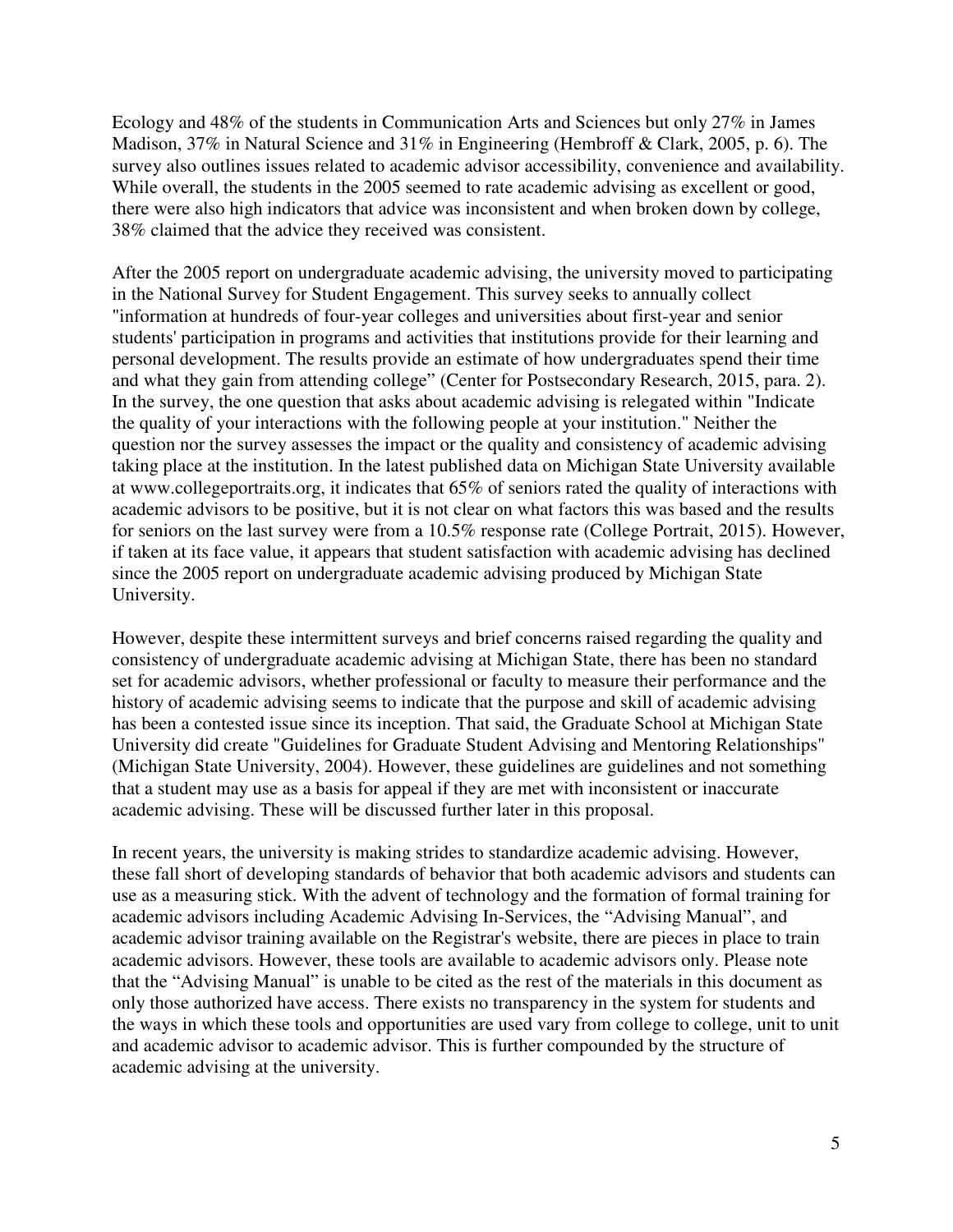### **Structure of Academic Advising at Michigan State University**

The academic advising system at the university is a shared split model as defined by King (2008, p. 245). While many large research one institutions fall under this model, it does have a number of pros and cons when working with students and their understanding of the academic advising process. The shared split model of academic advising divides advising between an academic advising office, such as the Undergraduate University Division, and the academic subunits, such as the academic advisors located in the individual colleges/units. Students initially receive academic advising in the Undergraduate University Division and then move to their subunit once they reach 60 credits. In these subunits they may be advised by either professional academic advisors or faculty academic advisors. King (2008) notes that students often received academic advising from a trained academic advisor with the skills to advise at-risk students in this model, but there is a need for "close coordination between the advising office and the academic units" (p. 246). Additionally, this model calls for close attention to the transitioning of students from one academic advisor to another. At Michigan State University, while the Electronic Student Academic Folder (ESAF) does allow for some coordination among academic advising units in keeping communication lines clear, there appears to be very little in terms of structure to assist students in the transition between academic advisors and in consistency between academic advising units.

In terms of structure, students also encounter different types of academic advisors within the system. Some students are advised by professional academic advisors, while others are advised by faculty academic advisors. Self (2008) notes "Professional academic advisors are generally employed to devote the majority of their workday to meeting directly with students to address academic curriculum requirements, college policies and procedures, and general student development and success issues" (p. 269). This falls in line with how Michigan State University defines the role of the Academic Advising Specialist in the *Academic Specialist Handbook* (Michigan State University, 2015b, Section A.5.1.1):

The academic advising category includes individuals who provide advisement on course options and other academically related matters. These academic specialists have responsibilities in an academic department, school or college or in a unit that services University-wide populations (e.g. Supportive Services, Undergraduate University Division, Honors College). These persons typically:

- Provide advice on course and curriculum selection;
- Monitor students' programs;
- Recommend certification for graduation;
- Maintain contact with advisors in other units:
- Provide incidental information on the relationship between course selection and career options;
- Refer students, when necessary, to other units in the University for assistance with educational, career, and personal concerns;
- Participate in activities devoted to the retention of students with University programs;
- Provide assistance and guidance to students reentering programs;
- May be involved in instructional activities associated with classes, labs, and seminars;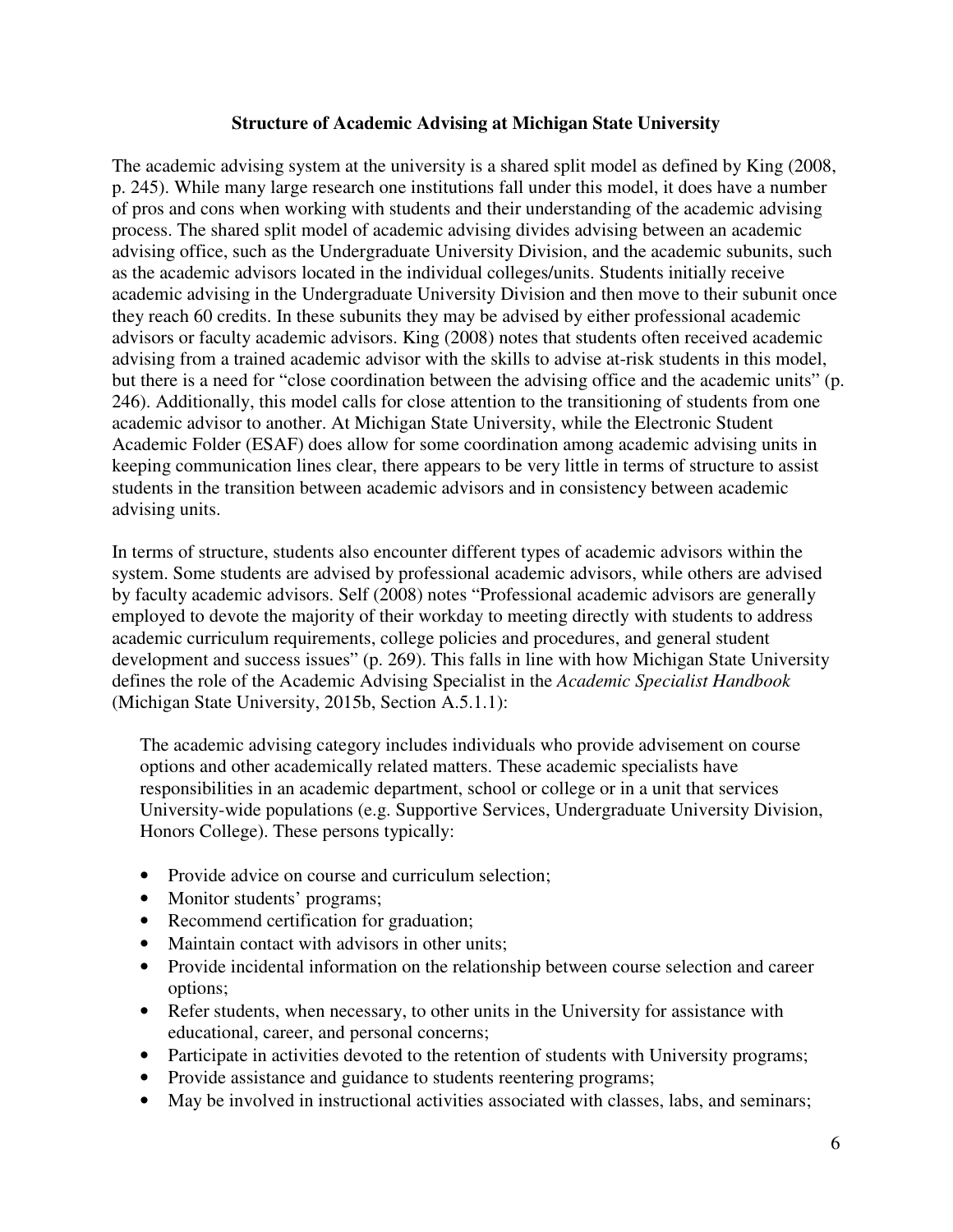- Participate, as required by the unit, in professional development activities on and off campus, including conferences, workshops, and seminars to enhance the ability and knowledge to perform as an advisor;
- Participate in department/school, college and University level committees;
- Make a significant professional contribution by making scholarly presentations, present papers, lectures or workshops on campus or beyond related to academic advising or training;
- Assume leadership roles involve the coordination, supervision and training as academic advisors.

However, as noted previously, the standard of academic advising is not the same across units and the involvement of professional academic advisors within the academic unit varies, as does the culture of academic advising among units which further complicates the quality of academic advising that students receive.

Other units on campus do not utilize professional academic advisors. These units have students see faculty academic advisors. When faculty members advise, it is oftentimes only a portion of their responsibilities within the institution. Their roles include research, teaching, and service. Depending on the academic unit, academic advising responsibilities either fall under teaching or research and may or may not be part and parcel of the promotion and tenure process. As a result, their investment in quality academic advising from academic unit to academic unit may vary thus further contributing to the wide range of experiences students encounter. Additionally, in the case of faculty academic advisors, the system of advisement is left to the determination of the academic unit which again points to the lack of transparency and consistency related to academic advising roles on campus. The *Faculty Handbook* has the following outline of academic advising for faculty (Michigan State University, 2015e, Section V):

Each department shall develop a system of advisement of students within the context of the structure of the college and/or department consistent with the following:

- 1. Academic advising is a responsibility of faculty, but the division of responsibility (for example, relative emphasis on graduate versus undergraduate advising, number of advisees per faculty member, etc.) should be determined through mutual agreement between faculty and deans and/or department chairpersons in each college and/or department.
- 2. Excellence and effort in advising are to be recognized by chairpersons and deans, as well as by the provost, as an integral part of the faculty member's assignment.
- 3. Procedural provisions are to be made at the departmental and college level for the availability of academic advisors at times in addition to those scheduled for enrollment and registration.
- 4. Students are responsible for studying and knowing University, college and department requirements as stated in the catalog. They shall also prepare tentative academic plans for review by their academic advisors.
- 5. With efficient use of faculty and student time as prime considerations, all administrative offices involved in enrollment and registration should continue to develop improvements in the process,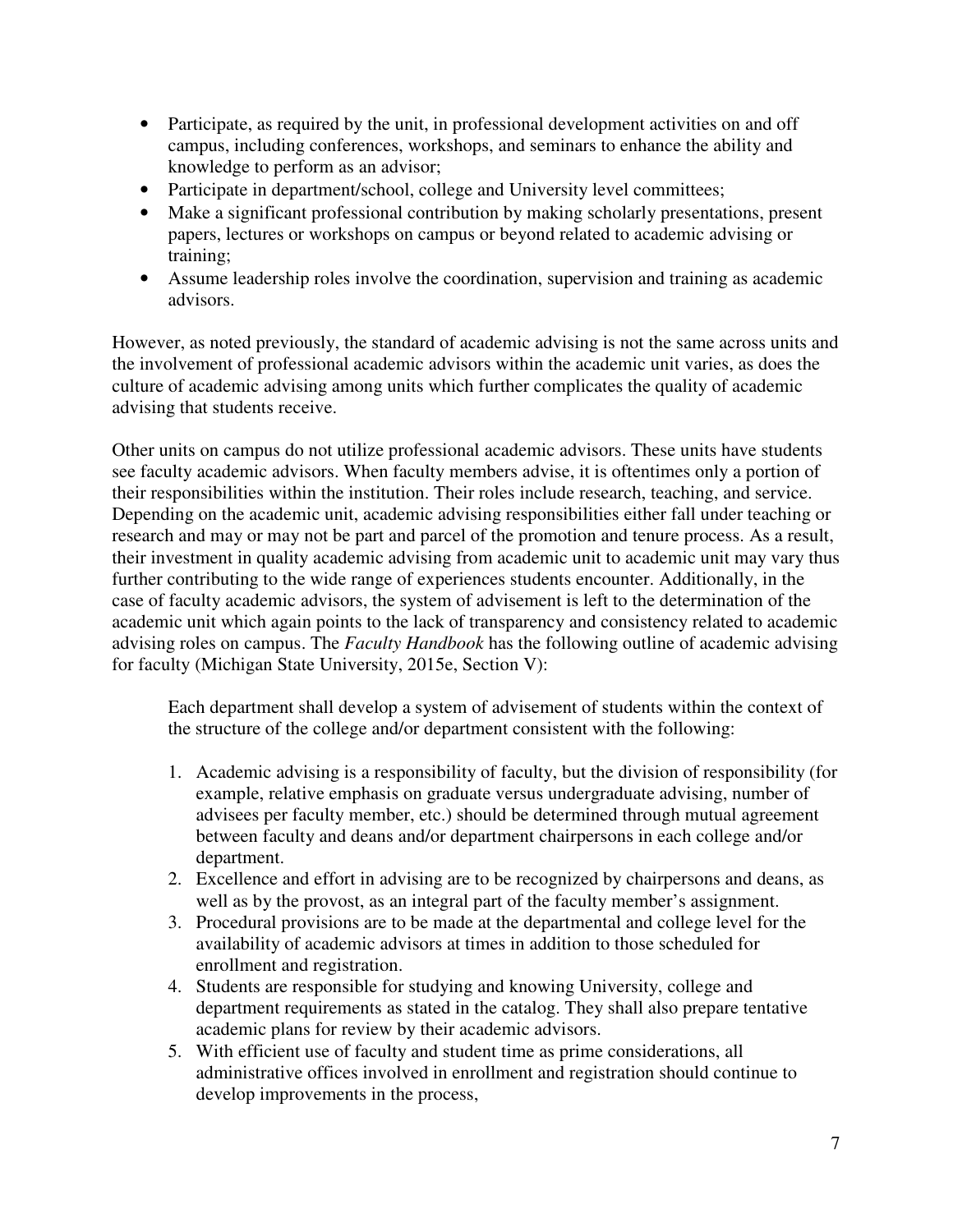Procedures developed by colleges for the guidance of faculty involved in student advising are available in college offices.

As noted previously, the Graduate School at Michigan State University did develop "Guidelines for Graduate Student Advising and Mentoring Relationships". This document was created to improve upon the experience that graduate students have with quality research/scholarship. Tangentially, it does address expectations for academic advising related to academic requirements and linking it to learning outcomes. These guidelines were developed after eight months of discussion in 2003-2004 by the Research Mentoring Task Force. Again, the focus of the document was "to emphasize quality research/scholarship" and "to highlight effective faculty mentoring of graduate students and postdocs about research and scholarly integrity is of fundamental importance for ensuring quality research/scholarship of all disciplines" (Michigan State University, 2004, p. 2). Additionally, this document recognizes faculty working in the academic advising role and does not account for professional academic advisors that may have graduate student academic advising responsibilities. The "Guidelines for Graduate Student Advising and Mentoring Relationships" outline the following responsibilities for faculty academic advisors (p. 5):

- Ensuring that graduate students receive information about requirements and policies of the graduate program
- Advising graduate students on developing a program plan, including appropriate course work, research or creative activity, and on available resources
- Advising graduate students on the selection of a thesis or dissertation topic with realistic prospects for successful completion within an appropriate time frame and on the formation of a guidance committee
- Providing training and oversight on creative activities, research rigor, theoretical and technical aspects of the thesis or dissertation research, and in professional integrity
- Encouraging graduate students to stay abreast of the literature and cutting-edge ideas in the field
- Helping graduate students to develop professional skills in writing reports, papers, and grant proposals, making professional presentations, establishing professional networks, interviewing, and evaluating manuscripts and papers
- Providing regular feedback on the progress of graduate students toward degree completion, including feedback on research or creative activities, course work, and teaching, and constructive criticism if the progress does not meet expectations
- Helping graduate students develop into successful professionals and colleagues, including encouraging students to participate and disseminate results of research or creative activities in the appropriate scholarly or public forums
- Facilitating career development, including advising graduate students on appropriate job and career options, as well as on the preparation of application materials for appropriate fellowship, scholarship and other relative opportunities
- Writing letters of reference for appropriate fellowship, scholarship, award, and job opportunities
- Providing for supervision and advising of graduate students when the faculty advisor is on leave or extended absence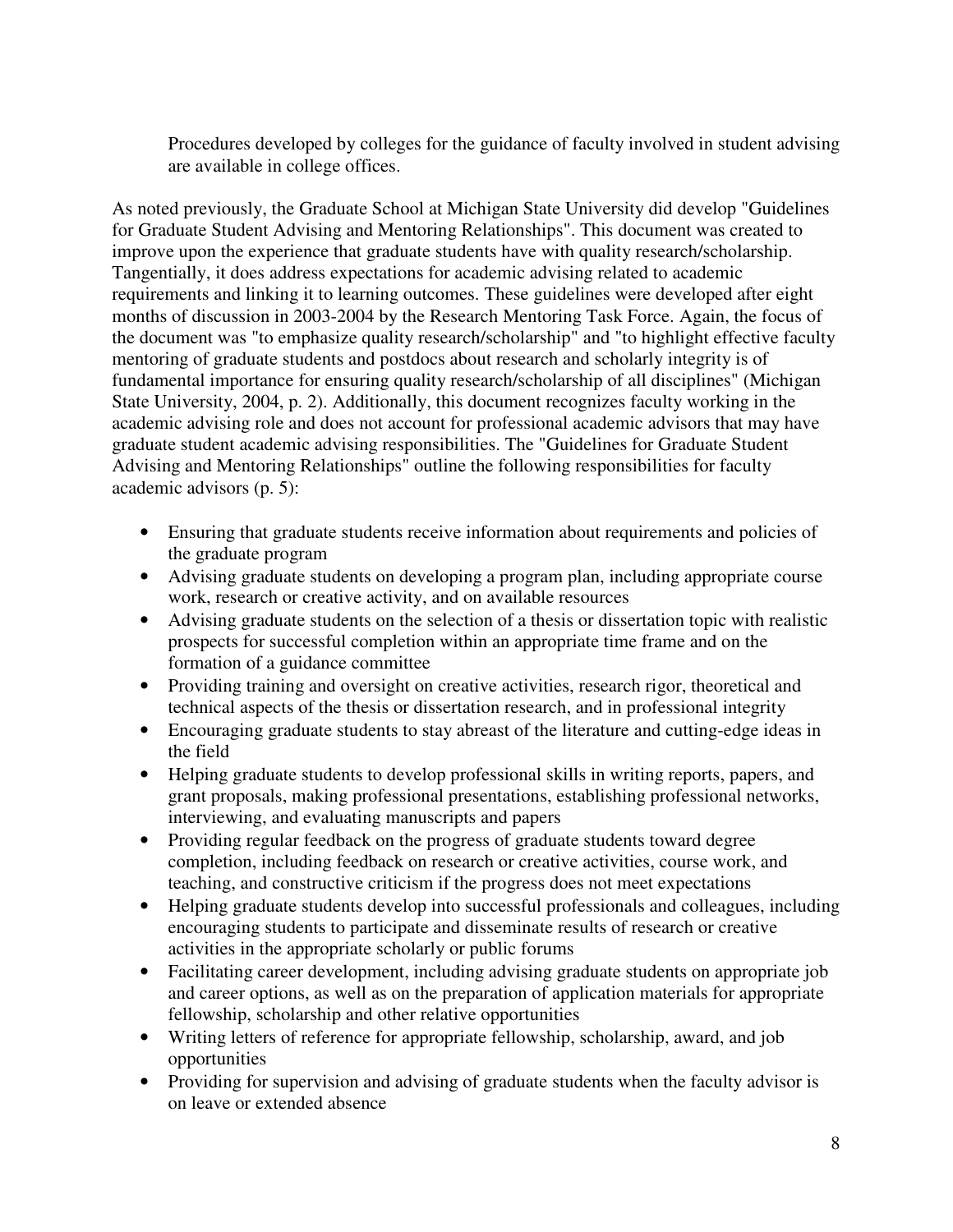These requirements outlining academic advising in the *Faculty Handbook* have not been updated since they were approved by the Academic Council on February 8, 1966 and do not take into account how the field of academic advising has changed or the shifts in academic advising culture on Michigan State's campus. Looking at the expectations of professional academic advisors as outlined in the *Academic Specialist Handbook* and expectations of faculty academic advisors as outlined in the *Faculty Handbook* also highlights the differences in expectations among academic advising units on campus and the difficulty students have in navigating the academic advising system with inherent inconsistencies built into the system. Finally, the "Guidelines for Graduate Student Advising and Mentoring Relationships" developed by the Graduate School are an attempt to rectify the issues related to academic advising at the graduate level. However, this document, as guidelines, lacks the ability to be enforced and whether or not academic advisors working with graduate students adhere to these is not tracked. Additionally, the "Guidelines for Graduate Student Advising and Mentoring Relationships" cover a wide scope of what an ideal academic advisor could look like for graduate students. Creating a "Code of Academic Advising Responsibility" would create an overarching expectation for academic advising among faculty academic advisors, professional academic advisors, academic units and students.

#### **The National Academic Advising Conversation**

On a national level, within the last ten years, the field of academic advising has also recognized the need for standards through the creation of *NACADA's Statement of Core Values* (NACADA, 2005) and the *CAS Standards and Guidelines: Academic Advising Programs* (Council for the Advancement of Standards in Higher Education, 2013). *NACADA's Statement of Core Values* outlines six areas of core responsibility. However it provides guidance only and has no "teeth" in relation to student rights on individual campuses. The *CAS Standards and Guidelines: Academic Advising Programs* list out twelve areas to examine the quality of academic advising programs. However, here again there are no "teeth" in relation to student rights on individual campuses. The *CAS Standards and Guidelines: Academic Advising Programs* (Council for the Advancement of Standards in Higher Education , 2013) seek to:

 affirm the importance of advising within the academy and acknowledge the impact that advising interactions have on individuals, institutions and society... It provides a framework to guide professional practice and reminds advisors of their responsibility to students, colleagues, institutions, society and themselves (p. 1).

The *CAS Standards and Guidelines: Academic Advising Programs* (AAP) (2013) state that "AAP must develop, disseminate, implement, and regularly review their missions. The mission must be consistent with the mission of the institution and with professional standards. The mission must be appropriate for the institution's student populations and community settings. Mission statements must reference student learning and development (p. 5)."

When one looks at the roles of both professional and faculty academic advisors as outlined in the previous section, there exists no reference to student learning and development in expectations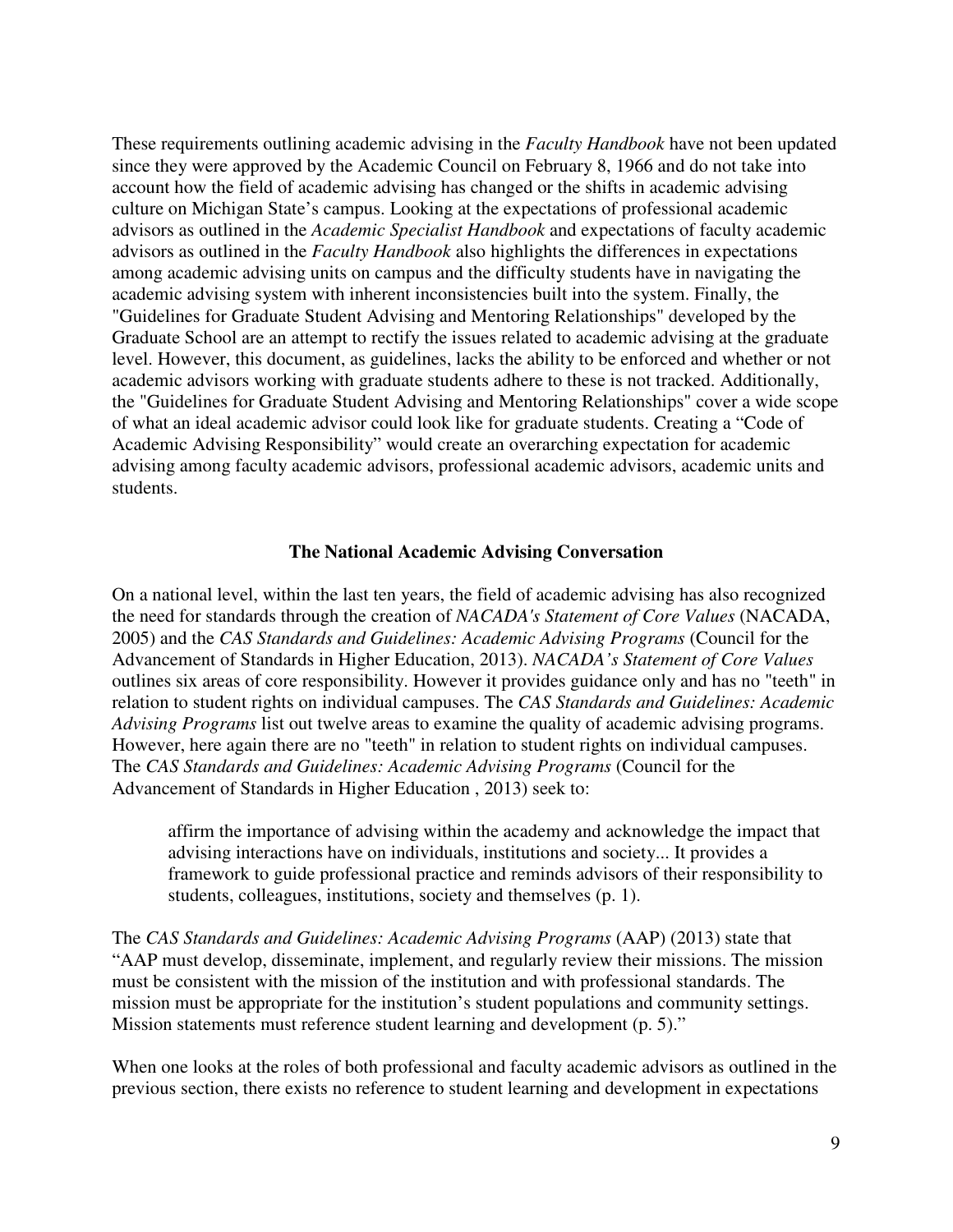and it seems as though the role of academic advisor is nearly regulated to that of enrollment and registration alone. Additionally, as the role of academic advising for faculty academic advisors at Michigan State University has not been updated since 1966, there has not been a regular review of the mission of advising at Michigan State University.

In noting the role of the student in the process, Michigan State University states that the student is "responsible for studying and knowing University, college and department requirements as stated in the catalog" (Michigan State University, 2015a, para. 7). However, if one were to look at the requirements as the content of a course, how is a student to know the requirements without someone teaching it to them? In the *CAS Standards and Guidelines: Academic Advising Programs*, it does not state that the student is required to know the requirements, but that "the ultimate responsibility for making decisions about educational plans and life goals rests with the individual student" (Council for the Advancement of Standards in Higher Education , 2013, p. 7). The *CAS Standards and Guidelines: Academic Advising Programs* outlines academic advising as a "shared responsibility" (Council for the Advancement of Standards in Higher Education, 2013, p. 7). So, just as a student learning course materials is a shared responsibility requiring faculty to teach the curriculum and the student to learn, so too is academic advising. The *CAS Standards and Guidelines: Academic Advising Programs* (Council for the Advancement of Standards in Higher Education, 2013) state:

Programs and materials associated with the AAP must:

- Promote student learning, development, and personal growth to encourage selfsufficiency
- Support students, on an ongoing basis, as they establish and evaluate their educational, career and life goals
- Assist students in identifying the realistic timeframe to complete their educational goals and support their efforts
- Provide current and accurate advising information
- Raise awareness of institutional and community resources and services for students
- Clarify institutional policies and procedures for students
- Monitor academic progress and direct students to appropriate resources and programs (p. 7)

The *CAS Standards and Guidelines: Academic Advising Programs* also outline a number of other points related to the program of academic advising as it relates to academic advisor professional development, referrals, etc. In terms of organization and leadership (Council for the Advancement of Standards in Higher Education, 2013, p. 8):

To achieve student and program outcomes, Academic Advising Programs (AAP) must be structured purposefully and organized effectively. AAP must have:

- Clearly stated goals
- Current and accessible policies and procedures
- Written performance expectations for employees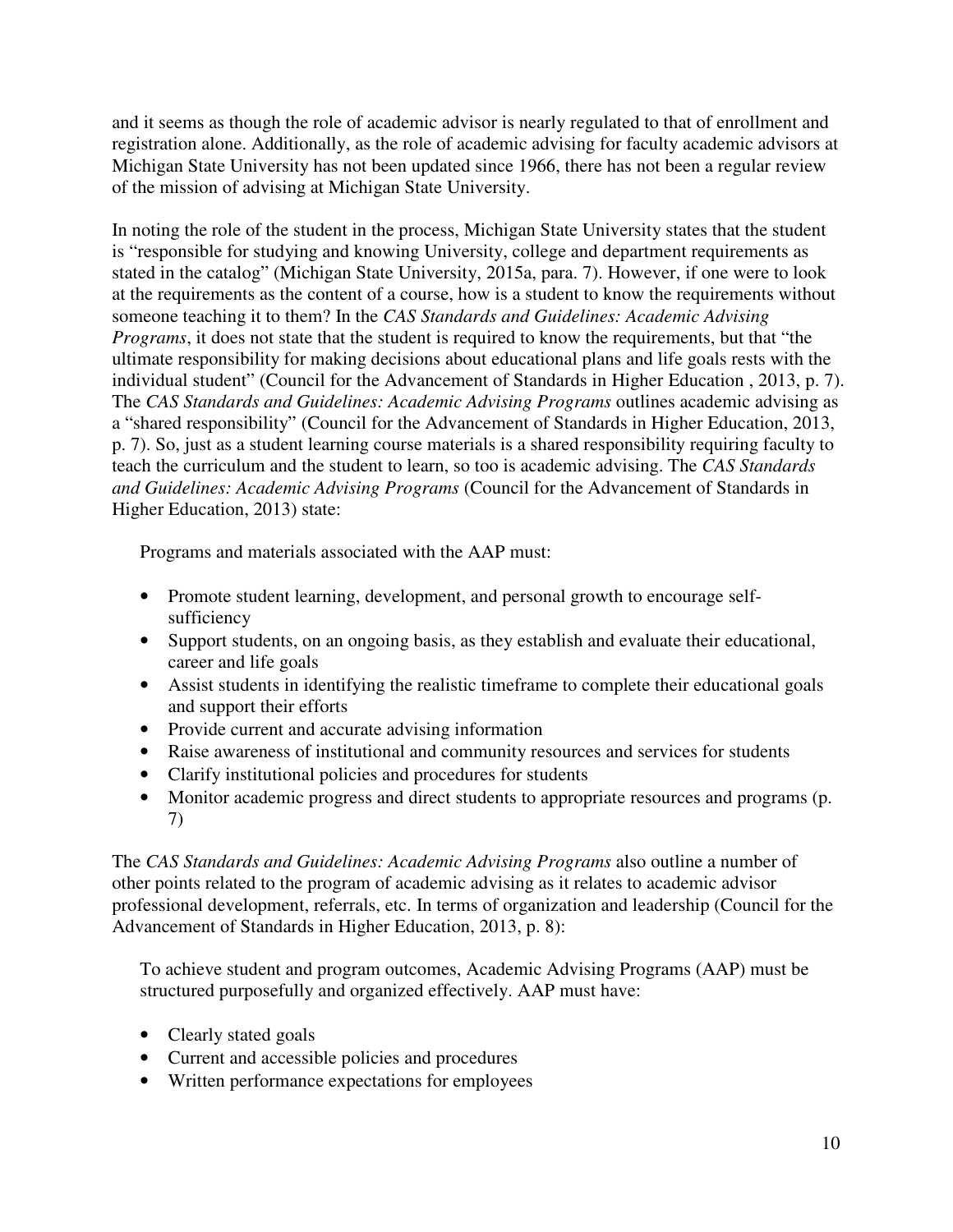• Functional work flow graphics or organizational charts demonstrating clear channels of authority

It also states that "specific advisor responsibilities must be clearly delineated, published, and disseminated to the campus community" (Council for the Advancement of Standards in Higher Education, 2013, p. 10). Academic advisor responsibilities at Michigan State University are not clearly disseminated and vary from unit to unit; thus, student expectations are often confounded and misplaced given that there is no university-wide standard. The *CAS Standards and Guidelines: Academic Advising Programs* also recommend that AAP "must publish and adhere to statements of ethical practice and ensure their periodic review by relevant constituencies (Council for the Advancement of Standards in Higher Education, 2013, p. 12)." While these values and standards are in place for academic advising programs at Michigan State University to live up to, there exists nothing that holds academic advisors to these standards. However, the field of academic advising has made a clear statement about what academic advising should be since NACADA's inception in 1977 (Grites & Gordon, 2009). Academic advising is now seen as an "essential element in the success and persistence of postsecondary students" (Klepfer & Hull, 2009) and has been defined as a factor in persistence by a variety of studies. Creating an institutional "Code of Academic Advising Responsibility" would cement Michigan State University's reputation as a leader in the field of academic advising and further outline its importance as a foundational piece of student success.

# **Why a "Code of Academic Advising Responsibility"**

A "Code of Academic Advising Responsibility" offers a number of positive outcomes for the institution on a variety of levels. As the national conversations on degree completion expand, academic advising is becoming a more examined activity. Establishing a "Code of Academic Advising Responsibility" would reinforce the value placed on academic success and retention at the university and reinforce the six initiatives of Bolder by Design (Michigan State University, 2015c).

• Enhancing the student experience through expanding how they learn;

It would enhance the student experience by lifting professional academic advising to the level of an instructional process at the institution in the eyes of students, as well as faculty and staff. It would also build consistency in this teaching and learning process by providing a consistent transparent baseline of expectations for students, as well as academic advisors and make academic advising less about enrollment and registration in the eyes of the students and more about facilitating their discussions and decisions regarding academic, personal and career plans.

• Strengthen stewardship by nurturing people, especially students and setting forth expectations for advisors;

It would allow academic advisors, whether professional or faculty, to transform their roles into leadership and mentoring roles for students that builds upon the curriculum and the learning outcomes that the institution has set forth. It would also allow Michigan State University to stand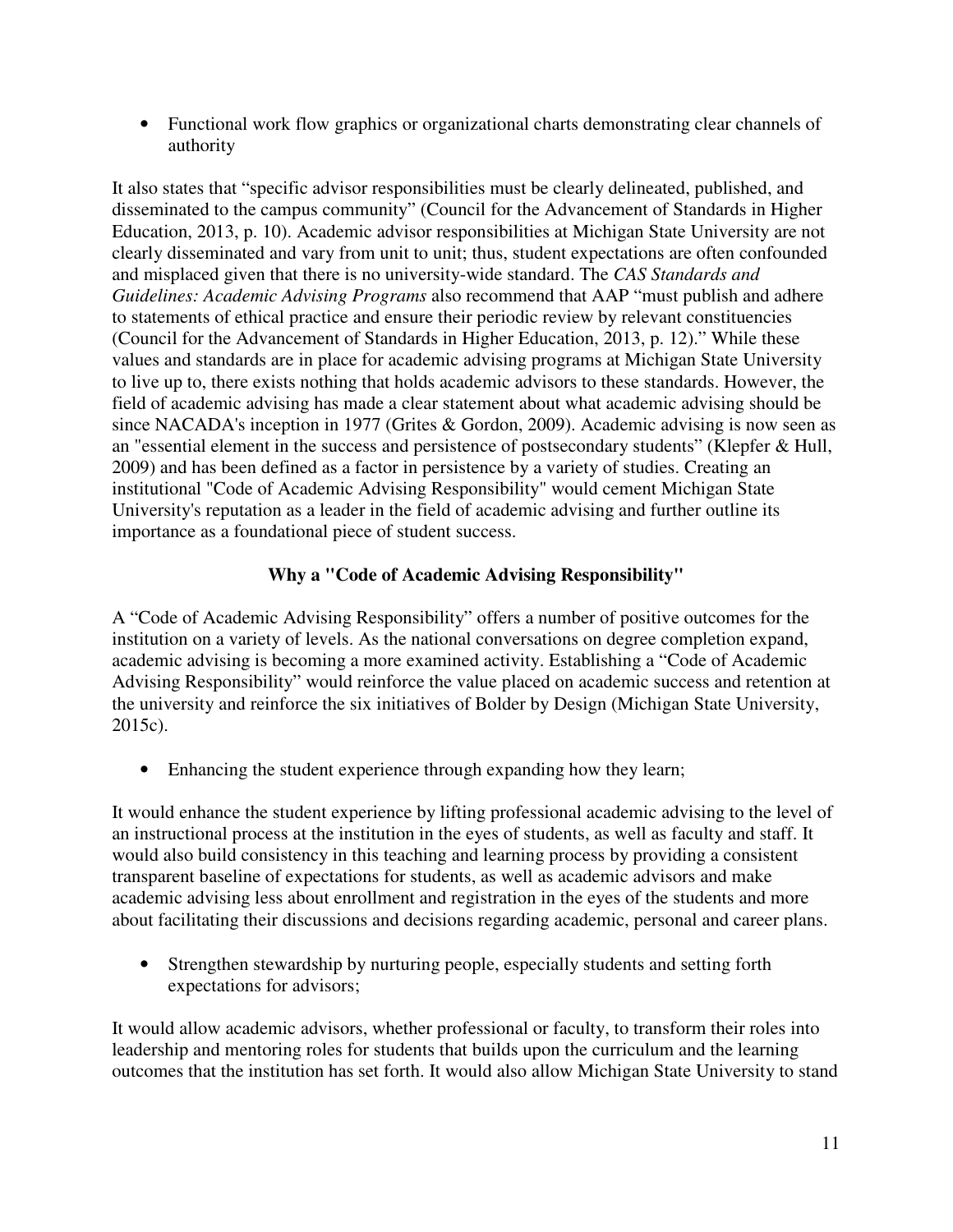out as a leader in the academic advising community as one that values academic advising and its impact on students.

• Advance our culture of high performance by elevating the quality of effectiveness of academic advising.

It would provide a baseline for assessment among academic advising units on campus and provide a space for more consistent academic advising practices to occur. There would be a shared vocabulary and common language around academic advising and its role for supporting student success and retention. Finally, it would increase student satisfaction, increase student retention and allow students to have basic rights and responsibilities when it comes to the academic advising relationship.

From the perspective of academic advisors, it would create a standard by which to compare their performance across the university to better serve the university's students, allow them a platform to advocate for their importance to the university and to the curriculum, and provide a means to create universal assessment of academic advising. The "Code of Academic Advising Responsibility" may even allow academic advising units to assess their needs in terms of student/academic advisor ratio and resources. The "Code of Academic Advising Responsibility" also offers protection from arbitrary action by administration in the definition of their roles and job duties and unrealistic expectations from students. The "Code of Academic Advising Responsibility" would raise the level of professionalism and culture of academic advising at Michigan State University by making a statement that it is a valuable institutional instructional component.

# **The Process for Considering a "Code of Academic Advising Responsibility"**

To begin a campus-wide dialogue about the development and implementation of a "Code of Academic Advising Responsibility", it is recommended that a task force appointed by Provost June Youatt or her delegate be formed consisting of:

- One representative from Undergraduate Assistant/Associate Deans (UGAAD)
- One representative from Graduate Assistant/Associate Deans (GAAD)
- One representative from Associated Students of Michigan State University (ASMSU)
- One representative from Council of Graduate Students (COGS)
- One representative from the Office of the University Ombudsperson
- Two front-line academic advisors (One professional academic advisor and one faculty academic advisor)
- Two at-large members

This Code of Academic Advising Responsibility Task Force would begin meetings in August of 2015 and report out with their initial draft by November  $1<sup>st</sup>$ , 2015. Each member of the task force would then take the draft to their constituencies for review and comment until December  $1<sup>st</sup>$ , 2015. At that time, the draft would be revised taking into consideration the comments with a final draft presented January  $1<sup>st</sup>$ , 2016. It is strongly encouraged that the "Code of Academic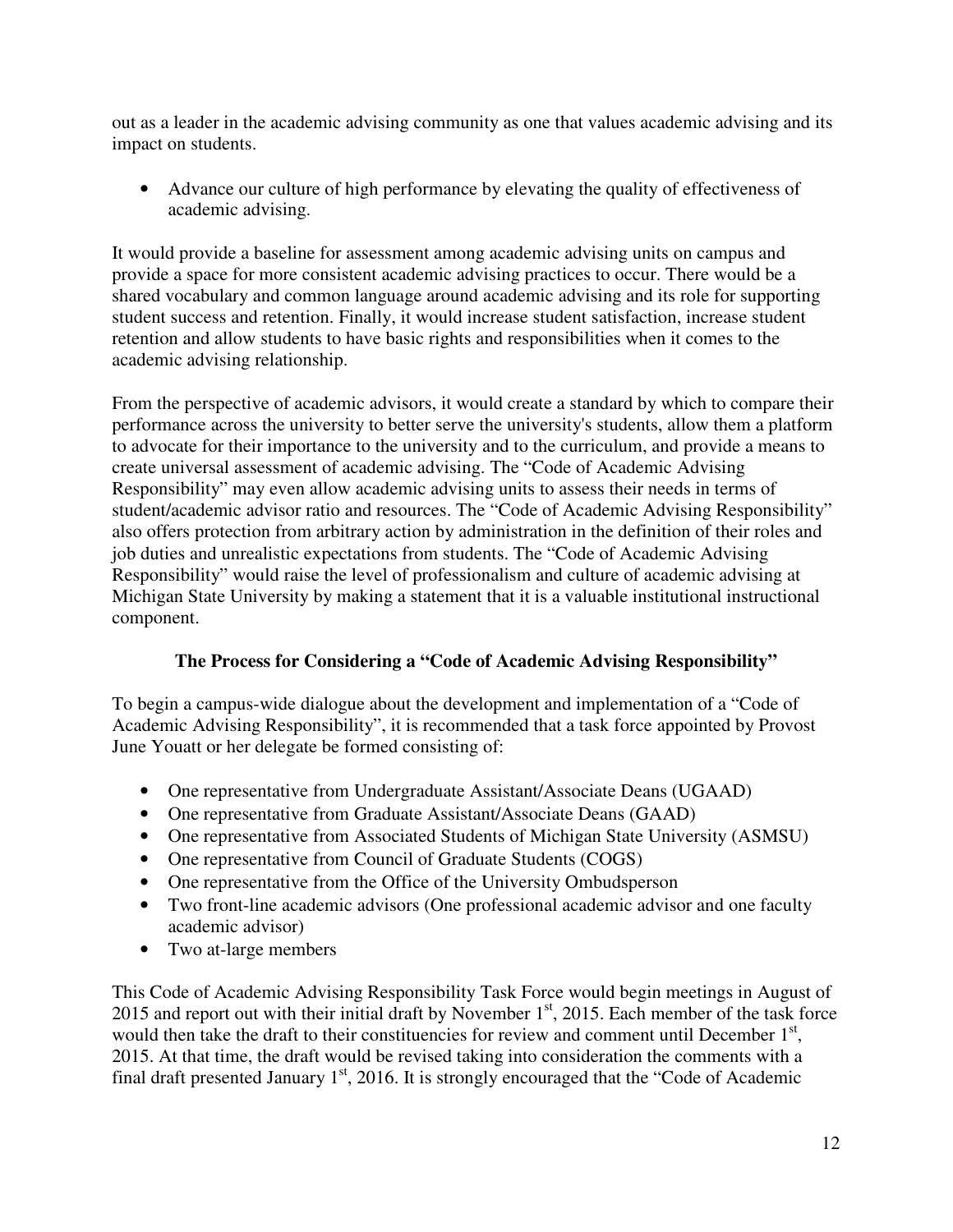Advising Responsibility" then go through an approval process similar to the "Code of Teaching Responsibility".

### **A Start to the Conversation**

In an effort to facilitate the dialogue of the "Code of Academic Advising Responsibility", the following suggestions are made:

1. Curriculum Content.

Academic advisors shall be responsible for ensuring that the content of their advising sessions is consistent with the program descriptions approved by the University Committee on Curriculum and the University Council as outlined in Academic Programs. Academic advisors shall direct academic advising activities toward the fulfillment of degree completion and shall evaluate student performance in a manner consistent with degree completion.

### 2. Academic Requirements.

Academic advisors shall be responsible for providing students with a copy of their departmental handbook and degree completion requirements at the start of the student's academic program within that specific unit.

3. Degree Certification and Review.

Academic advisors shall be responsible for informing students, in a timely manner so as to enhance learning, of the requirements for graduation. Academic advisors shall be responsible for assessing a student's progress based on announced criteria. Academic advisors shall notify students of degree progression at a minimum the summer before the student's projected graduation date so the student has time to discuss their degree progression and address any issues that arise.

4. Academic Advising Appointments.

Academic advisors are responsible for maintaining academic advising appointment schedules and notifying students in advance of changes to said schedule, or alternate options for meeting their academic advising needs.

5. Academic Advisor Accessibility.

Academic advisors shall be responsible for being accessible to students and therefore shall keep office hours. Office hours should be scheduled at times convenient to both students and academic advisors with the additional option of mutually convenient prearranged appointments for students whose schedules conflict with announced office hours. Each academic advising unit shall determine the minimum number of office hours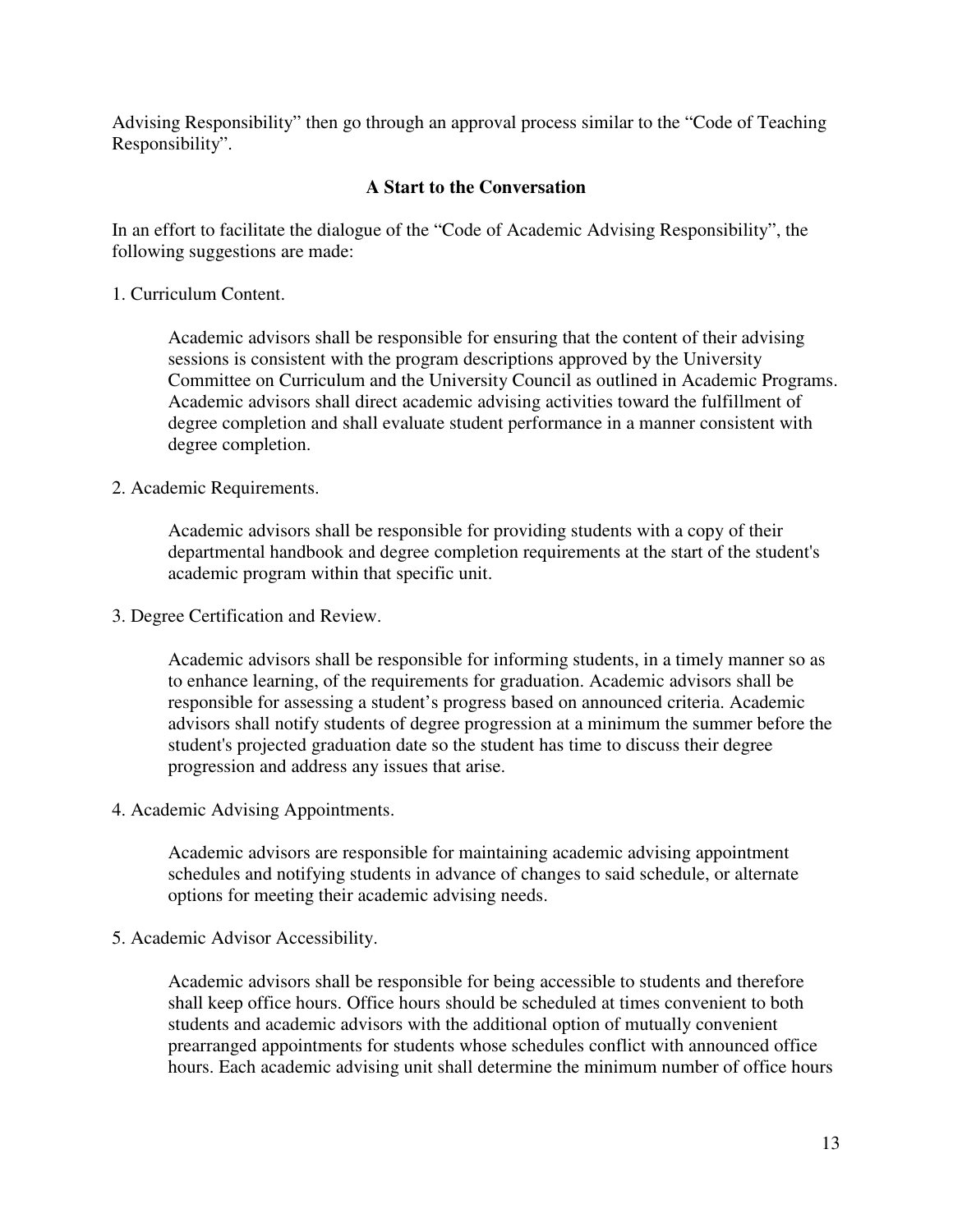for academic advisors in that unit. In addition to office hours, academic advisor accessibility through e-mail and other means is encouraged.

6. Accurate and Timely Information and Communication.

Academic advisors shall provide relevant and timely information related to changes in degree programs and academic requirements. Academic advisors shall also keep accurate records of all student/academic advisor interactions whether via e-mail or in-person via the Electronic Student Academic Folder (ESAF).

7. Respect Privacy and Confidentiality.

Academic advisors are responsible for maintaining student records in a confidential manner and respecting student privacy.

8. Assessment and Evaluation.

Academic advisors shall be evaluated on an annual basis by their unit administrators to assess whether the standards of academic advising are being met. Each academic advising unit shall determine what the assessment shall look like.

The following suggestion is also made regarding how the "Code of Academic Advising Responsibility" would fit within current hearing board structures. Again, this is in line with procedures of the "Code of Teaching Responsibility":

## Hearing Procedures

- 1. Students may register complaints regarding an advisor's failure to comply with the provisions of the Code of Academic Advising Responsibility directly with that academic advisor.
- 2. Students may also take complaints directly to academic advising units' chief administrators or their designates. If those persons are unable to resolve matters to the student's satisfaction, the student must submit a written, signed statement to the chair of the hearing board of the department/school within which the violation is alleged to have occurred (see SSR Article 7 III. A. and B.) A copy of any complaint transmitted shall be sent to the academic advisor. A written report of the action or recommendation of such groups will be forwarded to the student and to the academic advisor.
- 3. Students wishing to appeal an academic advising unit action or recommendation may do so as outlined in *Student Rights and Responsibilities at Michigan State University*, *Graduate Student Rights and Responsibilities*, or *Medical Student Rights and Responsibilities*.

Such complaints must normally be initiated no later than the middle of the semester following the one wherein alleged violations occurred. Exceptions shall be made in cases where the involved academic advisor or student is absent from the University during the semester following the one wherein alleged violations occurred.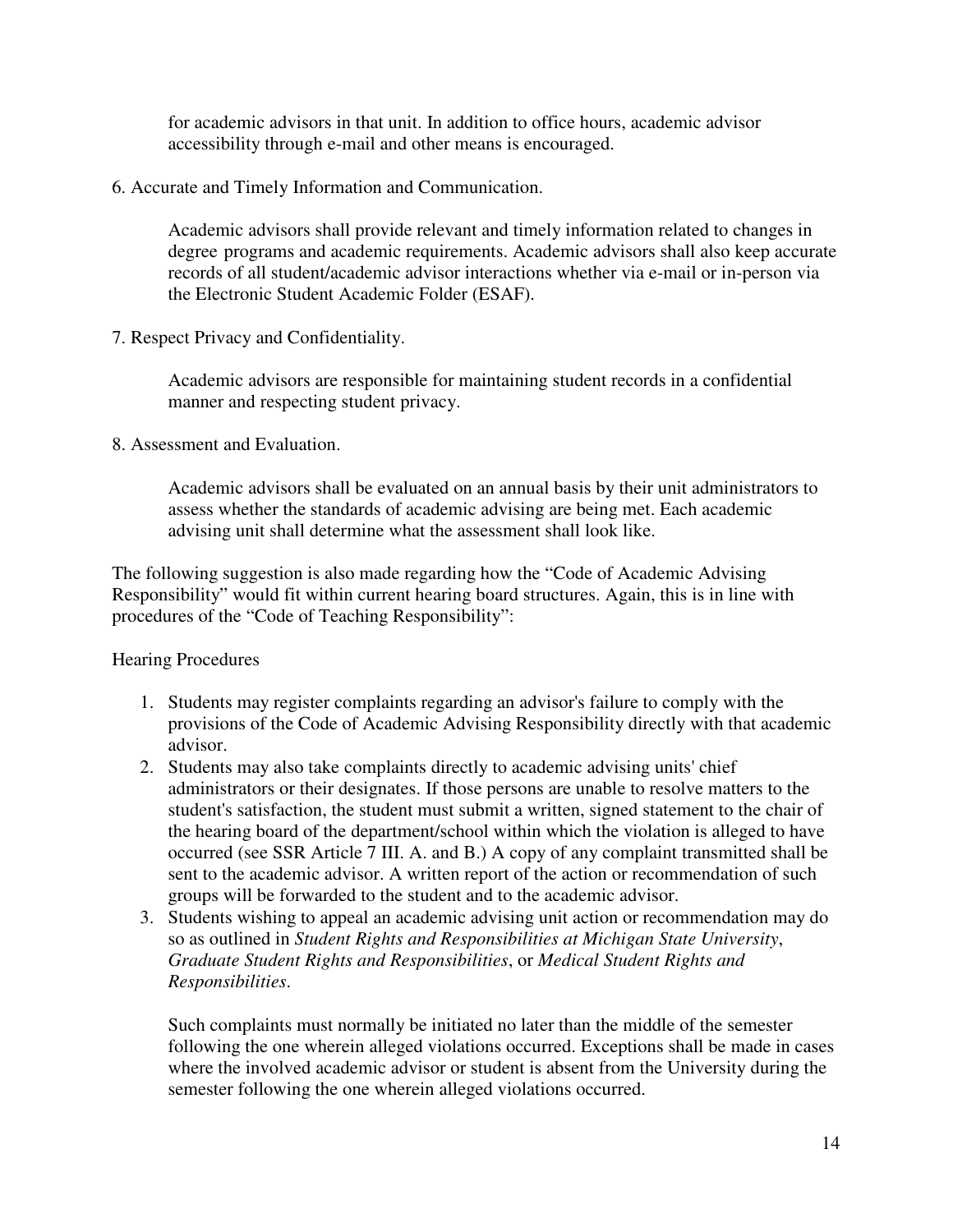In addition to the above suggestions, there should be a process in place for students to request a new academic advisor in situations where the trust cannot be repaired and it is clear that continued involvement between academic advisor and student would impact student success retention negatively. Additionally, ways to address true "academic advisor error" on the part of a student's academic program should be evaluated.

As one can see, the above suggestions were based on those outlined for those involved in the instructional process under the "Code of Teaching Responsibility". This is meant to be a start to the conversation as to just what might be considered baseline expectations across the institution.

### **Summary**

In summary, creating a "Code of Academic Advising Responsibility" will need to be examined thoroughly before its creation and implementation. However, such a code could provide a wide array of benefits to the university, its academic advisors, and its students. These benefits include, but are not limited to, a standardized set of expectations for academic advising programs, greater transparency in the academic advising role; consistency among academic units that house professional and/or faculty academic advisors; shared language around academic advising; increased student satisfaction with academic advising; basic rights and responsibilities in the academic advising relationship for students; protection from arbitrary action regarding roles and responsibilities for academic advisors, protection from unrealistic expectations of students and raise professionalism of academic advising on campus.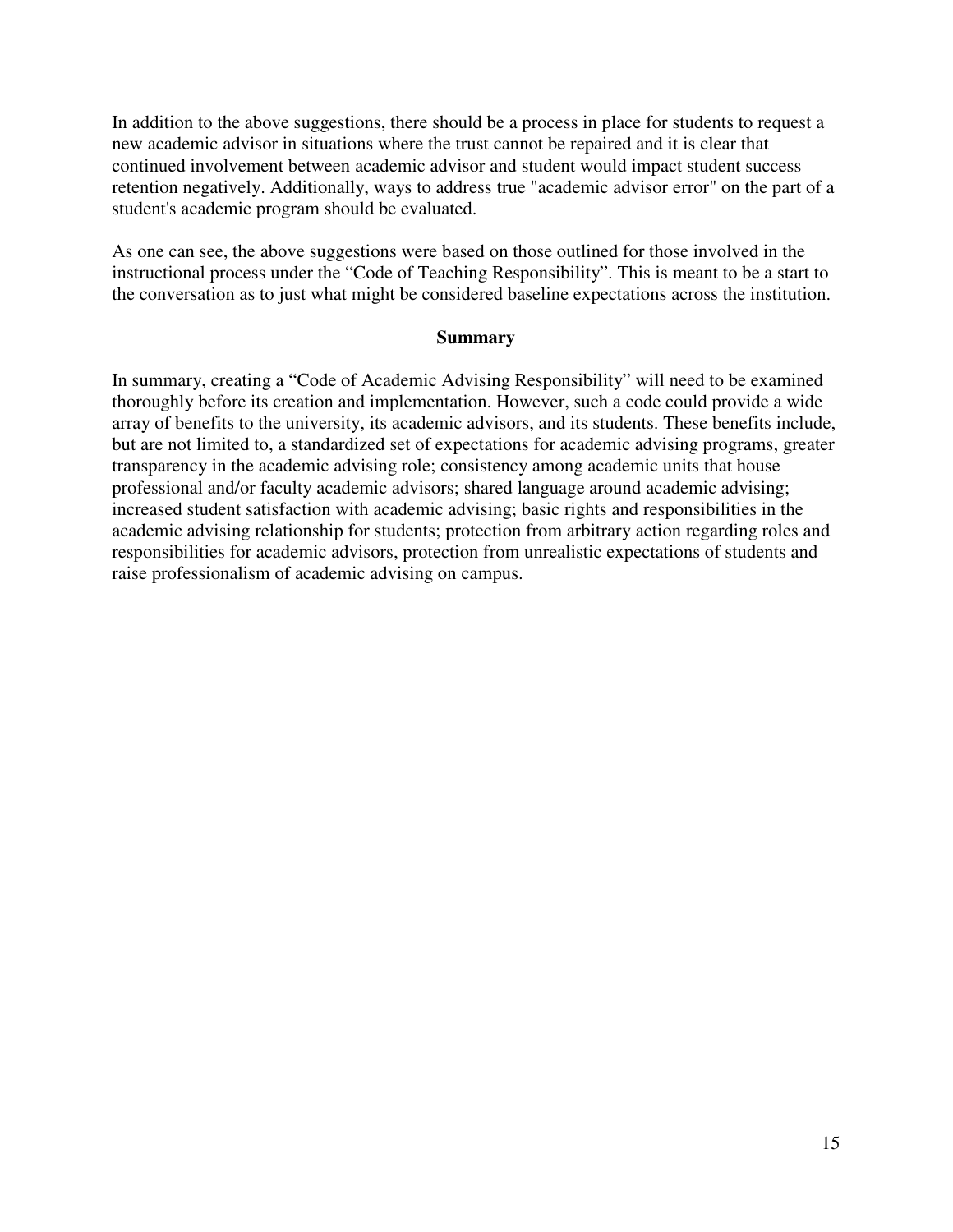#### **Bibliography**

- Center for Postsecondary Research. (2015). National Survey of Student Engagement (NSSE). Retrieved from http://nsse.iub.edu/
- College Portrait. (2015). Michigan State University College Portrait. Retrieved from http://www.collegeportraits.org/MI/MSU
- Council for the Advancement of Standards in Higher Education. (2013). CAS Standards and Guidelines: Academic Advising Programs. Retrieved from http://standards.cas.edu/getpdf.cfm?PDF=E864D2C4-D655-8F74- 2E647CDECD29B7D0
- Grites, T.J., & Gordon, V.N. (2009). The history of NACADA: An amazing journey. *NACADA Journal, 17(2)*, 41-55.
- Hembroff, L.A. & Clark, K. (2005). Undergraduate Academic Advising at M.S.U.: Report of the 2005 Survey. East Lansing: Michigan State University.
- King, M.C. (2008). Organization of academic advising services. In Gordon, V.N., Habley, W.R., Grites, T.J. & Associates. *Academic Advising: A Comprehensive Handbook (2nd Ed.).* San Francisco, CA: John Wiley & Sons, Inc.
- Klepfer, K., & Hull, J. (2012). High school rigor and good advice. Setting up students to succeed at a glance. Retrieved from http://www.centerforpubliceducation.org/Main-Menu/Staffingstudents/High-school-rigor-and-good-advice-Setting-up-students-tosucceed#sthash.yizFgECO.dpuf
- Michigan State University. (1907). Advising 1907-1946. Provost and Vice President for Academic Affairs Records. Policy Compilations 1850 – 1960, Box 319, Folder 47, Michigan State University Archives & Historical Collections, East Lansing, Michigan
- Michigan State University. (1966). Academic Advising, University Committee on Academic Policy Records, Box 1049, Folder 32, Michigan State University Archives & Historical Collections, East Lansing, Michigan
- Michigan State University. (1988). Council to Review Undergraduate Education: Opportunities for Renewal. Retrieved from http://acadgov.msu.edu/historical-reports/crue/tablecontents
- Michigan State University. (2004). Guidelines for Graduate Student Advising and Mentoring Relationships. Retrieved from http://grad.msu.edu/researchintegrity/docs/guidelines.pdf
- Michigan State University. (2015a). Academic Programs. Retrieved from http://www.reg.msu.edu/AcademicPrograms/